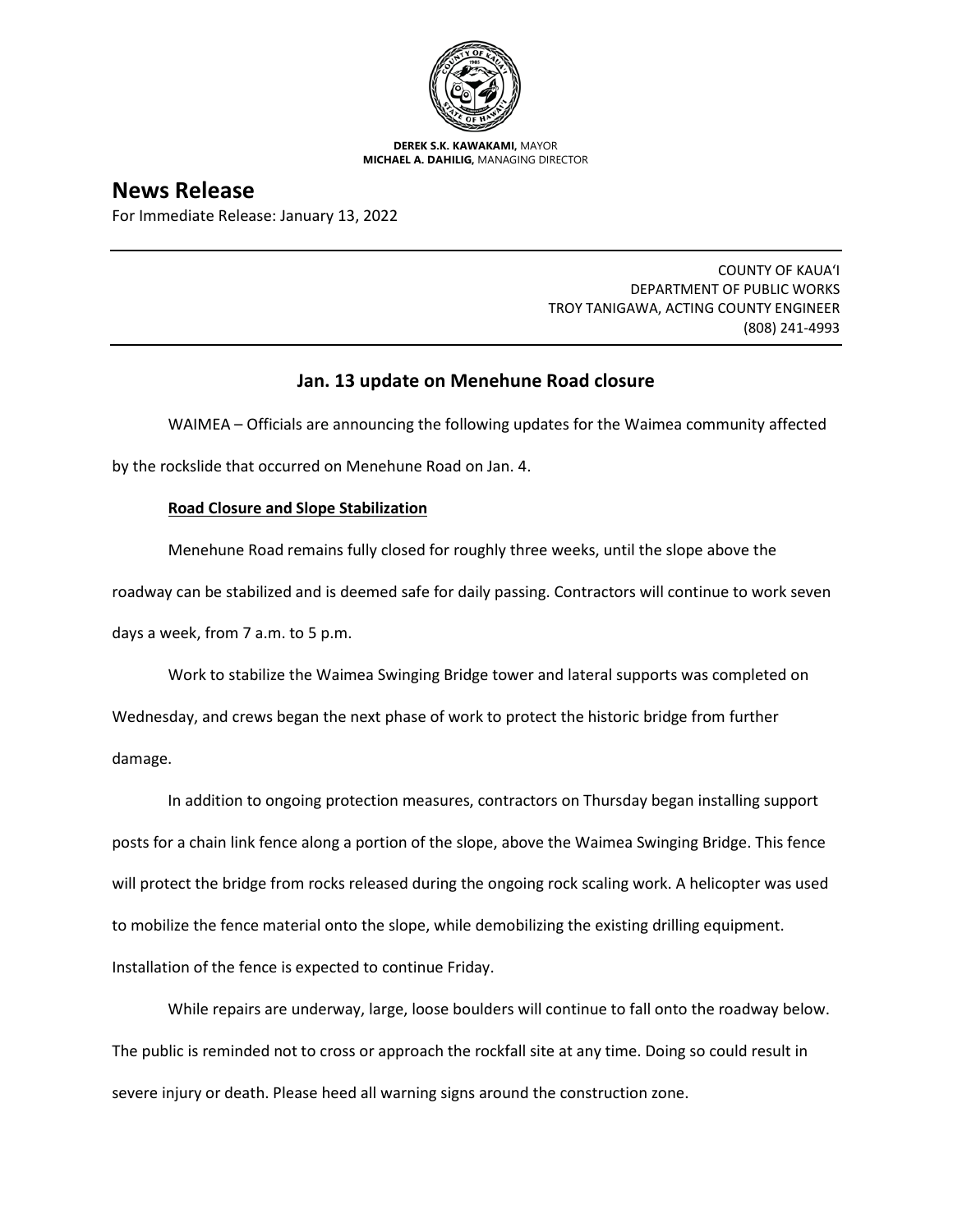#### **Waimea Swinging Bridge**

Work to repair the Waimea Swinging Bridge will start after the slope is stabilized. Given the historic nature of the bridge, officials expect this to be a long-term repair project. Understanding that the pedestrian bridge is an important point of access to Makaweli residents, officials will continue to work with residents on continued needs. Makaweli residents requiring assistance are urged to contact the Kaua'i Emergency Management Agency (KEMA) at 808-241-1800.

#### **Wellness Checks/Needs Assessment**

While the road remains fully closed, crews will continue wellness checks and needs assessments for residents along Menehune Road and on the Makaweli-side of the river, as well as provide daily updates online at [www.kauai.gov/KEMA.](http://www.kauai.gov/KEMA)

#### **Food Distribution**

The next food distribution will be Friday, Jan. 14. Officials thank the following organizations and community partners for their past and ongoing assistance with providing food and supplies to residents: The Kekaha Ag Association, E Ola Mau Na Leo O Kekaha, Hawai'i FoodBank – Kaua'i Branch (HFB-Kaua'i), Kumano I Ke Ala, KIUC, Chad Buck of Hawaii Foodservice Alliance, Waimea Hongwanji, West Kaua'i Christian Center, County officials, Council Member Billy DeCosta, Council Chair Arryl Kaneshiro, Hawai'i Community Foundation, Kamehameha Schools, Vandersloot Foundation, Nourish Kaua'i, Waimea High School, Senate President Ron Kouchi, 'Āina Ho'okupu O Kīlauea, state DLNR, and local farmers and fishers for also contributing to the food distribution.

### **Refuse Service**

The next refuse collection is tentatively scheduled for Tuesday, Jan. 18. Residents are asked to leave their bagged trash in their refuse carts next Monday, Jan. 17, for early-morning pickup on Tuesday. Officials will confirm the refuse collection schedule in the coming days.

To ensure efficient pickup, please double bag your household trash and place it in your countyissued refuse carts. Bulky items, green waste, and loose trash will not be collected at this time. For those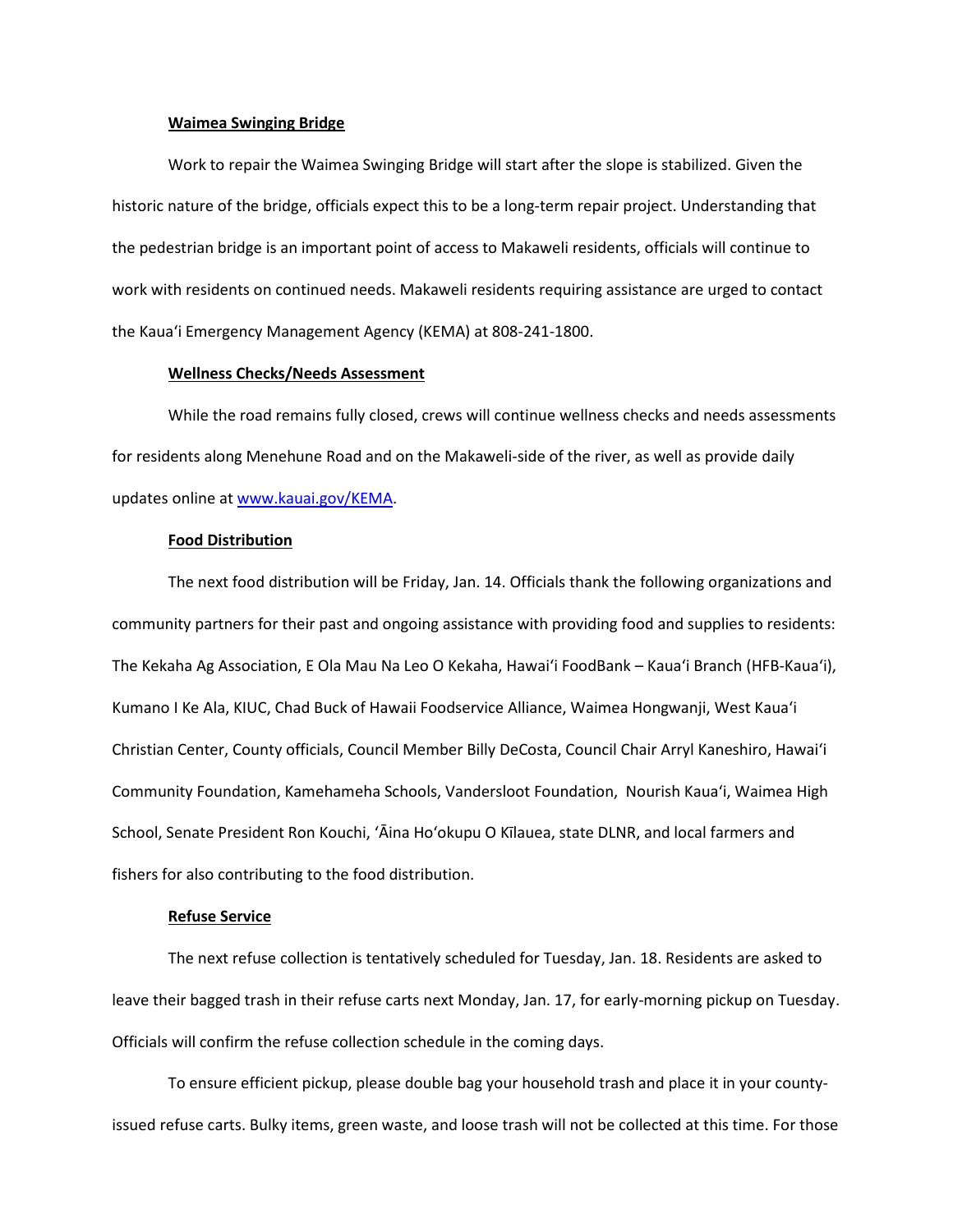without refuse carts, please leave your bagged household waste in a covered trash receptacle at the side of the road immediately adjacent to your driveway. Trash receptacles must not exceed 50 pounds, and more than one covered receptacle may be used.

#### **Panini Road Emergency Access Route**

The State Department of Land and Natural Resources (DLNR) has opened an alternate emergency access route from Waimea Canyon Drive, known as Panini Road. The Panini Road access is limited to local residents and first responders via 4 x 4 usage only. Motorists are urged to drive slowly and cautiously, as heavy machinery is in the area, and crews with DLNR are continuing to improve the road.

## **Postal Service**

With Panini Road open to local access, residents are able to check their mail at their Post Office boxes. If you need further assistance with mail service, please contact KEMA at 808-241-1800.

### **More Info**

If anyone in the affected area requires assistance during work hours, please call the Kaua'i Emergency Management Agency (KEMA) at 808-241-1800. After working hours, please call Kaua'i Police Dispatch at 808-241-1711. If you have an emergency and require immediate assistance, please call 911. If you have a kupuna needing assistance from the Agency on Elderly Affairs, please contact their office at 808-241-4470. If you have a school-aged child who needs assistance with distance learning options, please contact KEMA at 808-241-1800.

Those wishing to provide services or resources are asked to coordinate with KEMA.

A daily newsletter with up-to-date information will continue to be posted online. To view, visit [www.kauai.gov/KEMA](http://www.kauai.gov/KEMA) and click on the blue button at the top of the page labeled "Waimea Valley Rockslide."